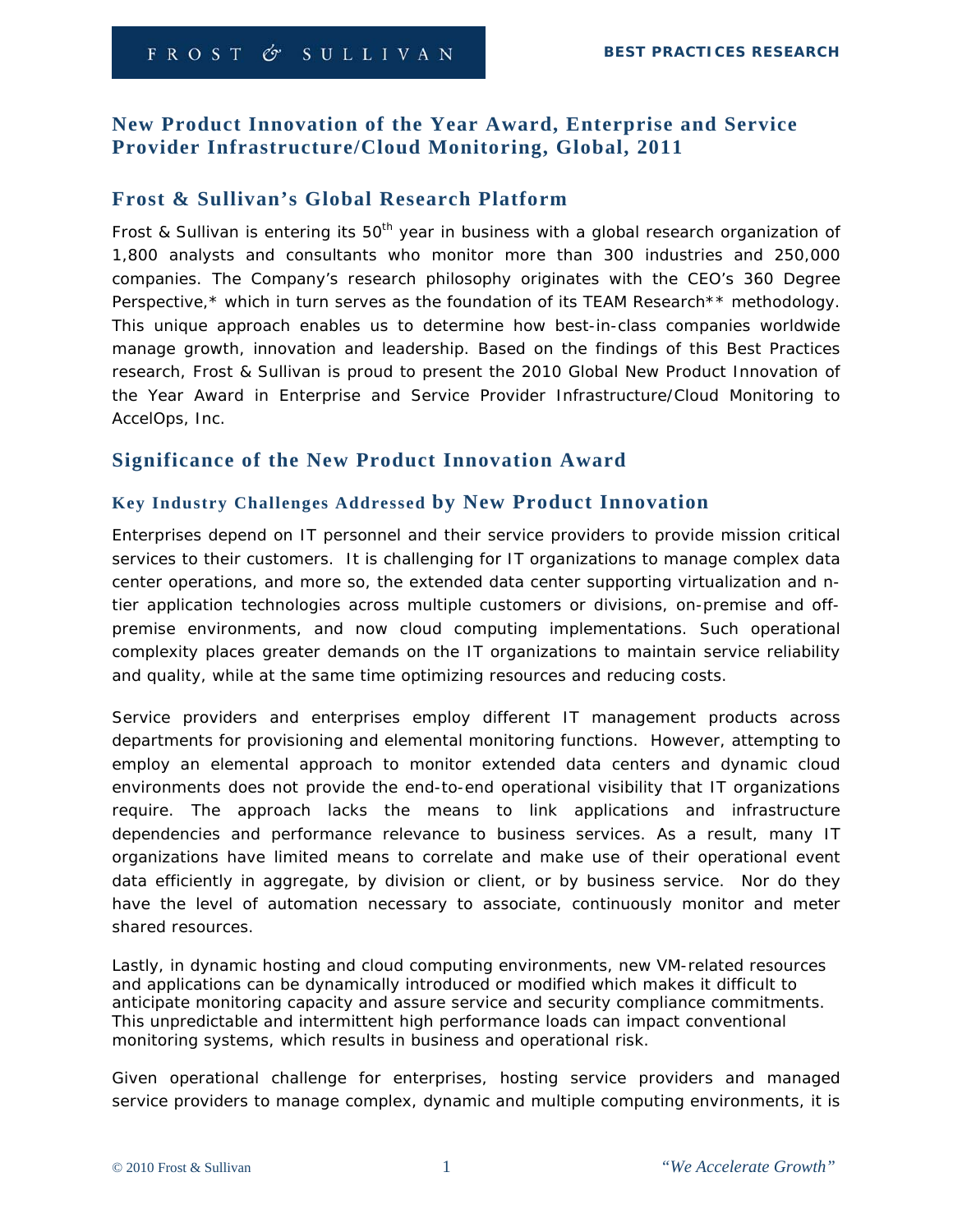more difficult and costly to prevent issues, quickly identify the true root causes of problems, coordinate response and automate operational reporting in order to meet SLA commitments, manage service outage risks, and reduce mean time to repair (MTTR).

For many organizations, current legacy system management vendor tools are not a costeffective option: they are relatively expensive, labor and resource intensive, are not designed to efficiently support elastic computing environments, and lack the level of integration required to address the above industry challenges. They are typically heavy to implement, customize and manage across division or client sites. Open sources tools, while less costly, do not have the requisite features, automation, integration or timely support that many enterprises and services providers require.

Datacenter complexity, dynamic virtual resources, and the demand for IT service delivery assurance for enterprises and service providers requires a new way to manage the data center and extended the data center from an end-to-end, integrated and service-oriented approach.

In order to advance the delivery of services and cloud computing initiatives, enterprises and service providers need not only a top down approach (such as service catalogues and more automated provisioning capabilities), but they also require a highly scalable and flexible means for operational oversight across all aspects of performance, availability, security, change, metering and service management related to that particular service.

#### **Key Benchmarking Criteria for New Product Innovation Award**

The Frost & Sullivan Award for Global New Product Innovation is presented to the company that has demonstrated technological superiority, functional innovation and differentiation within their industry that results in increased customer value and market potential.

AccelOps was chosen from a category comprised of 8 companies that were reviewed for consideration of this award. Top companies were researched according to Frost & Sullivan's best practice methodology comprised of industry and category analysis, strategic vendor assessment, product appraisal and customer interviews.

AccelOps provides an integrated data center and cloud monitoring solution offered as a software virtual appliance, Software-as-a-Service (SaaS) or Managed Service Provider (MSP) software platform. The solution, which is highly scalable, cross-correlates and manages diverse operational data on-premise, off-premise and in cloud environments to provide proactive performance, availability, security, change and business service management. The result of which enables enterprises and service providers greater service delivery assurance, operational oversight and efficiency, as well as reduced MTTR.

For the New Product Innovation Award, the following criteria were used to benchmark AccelOps' performance against key competitors: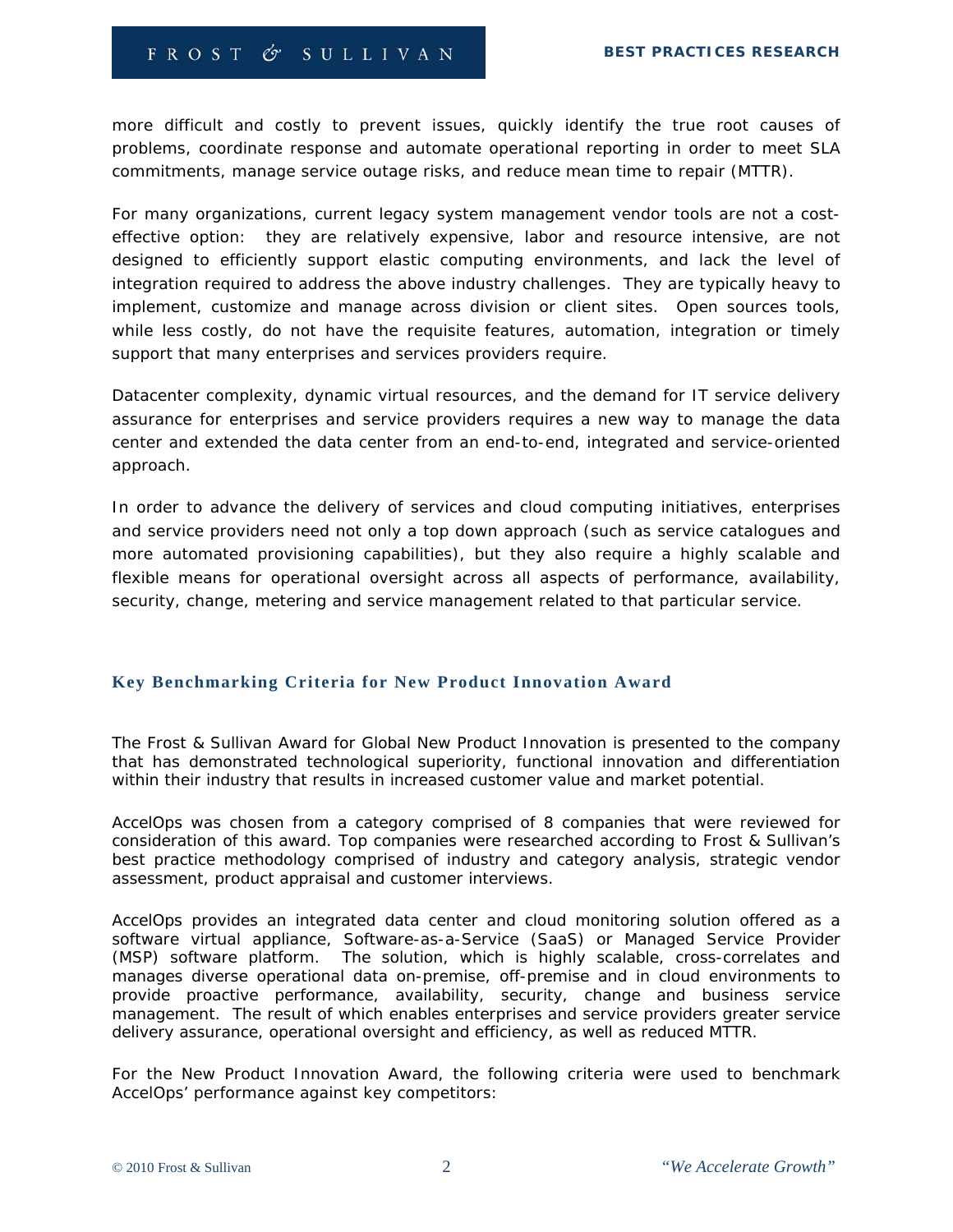- Innovative Element of the Product
- Leverage Leading Edge Technologies in Product
- Value Added Features/Benefits
- Increased Customer ROI (small change)
- Customer Acquisition/Penetration Potential

## **Decision Support Matrix and Measurement Criteria**

To support its evaluation of best practices across multiple business performance categories, Frost & Sullivan employs a customized Decision Support Matrix (DSM). The DSM is an analytical tool that compares companies' performance relative to each other with an integration of quantitative and qualitative metrics. The DSM features criteria unique to each award category and ranks importance by assigning weights to each criterion. The relative weighting reflects current market conditions and illustrates the associated importance of each criterion according to Frost & Sullivan. Fundamentally, each DSM is distinct for each market and award category. The DSM allows our research and consulting teams to objectively analyze each company's performance on each criterion relative to its top competitors and assign performance ratings on that basis. The DSM follows a 10-point scale that allows for nuances in performance evaluation; ratings guidelines are shown in Figure 2.



**Figure 2: Performance-based Ratings for Decision Support Matrix** 

This exercise encompasses all criteria, leading to a weighted average ranking of each company. Researchers can then easily identify the company with the highest ranking. As a final step, the research team confirms the veracity of the model by ensuring that small changes to the ratings for a specific criterion do not lead to a significant change in the overall relative rankings of the companies.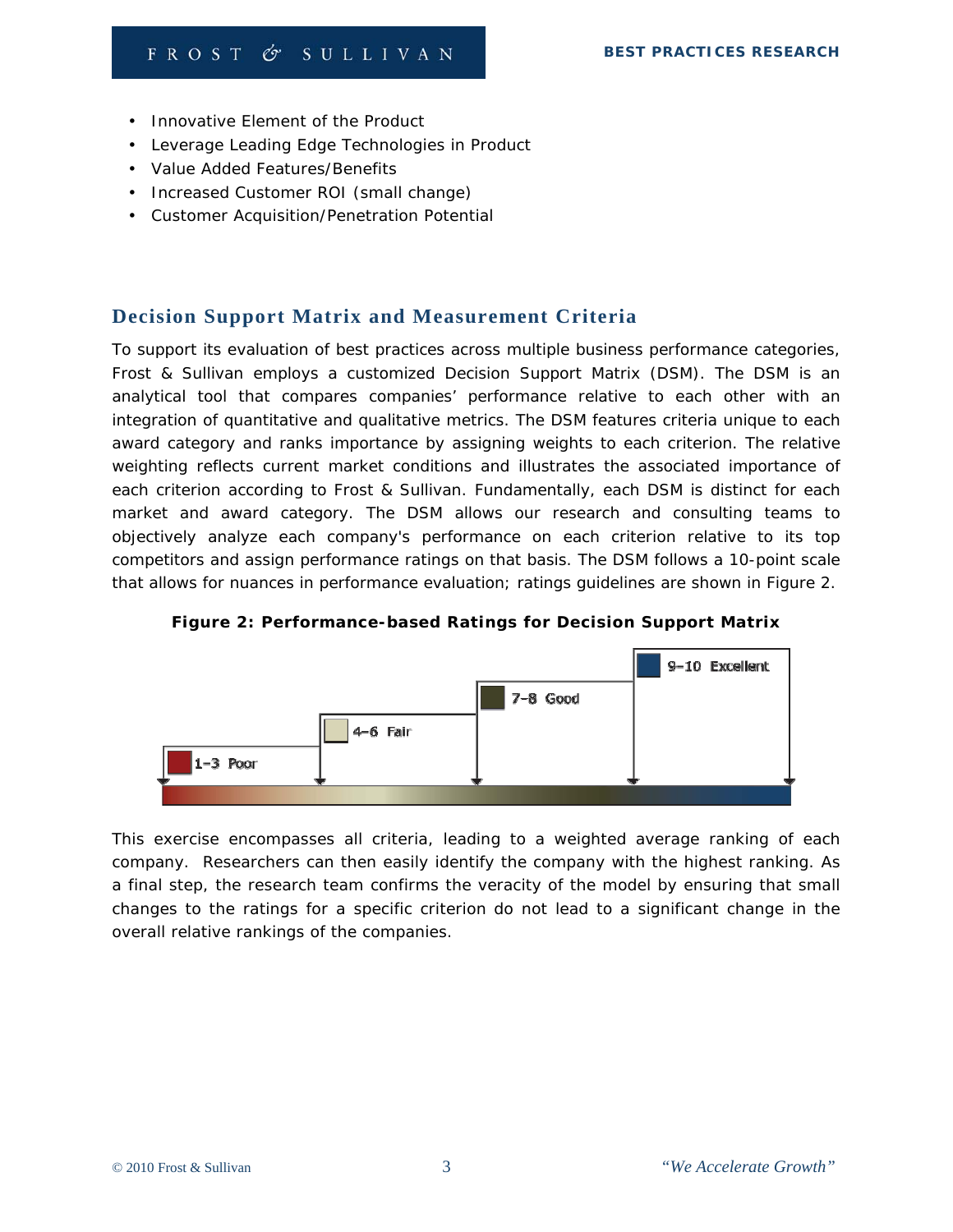### **Chart 3: Frost & Sullivan's 10 Step Process for Identifying Award-Recipients**

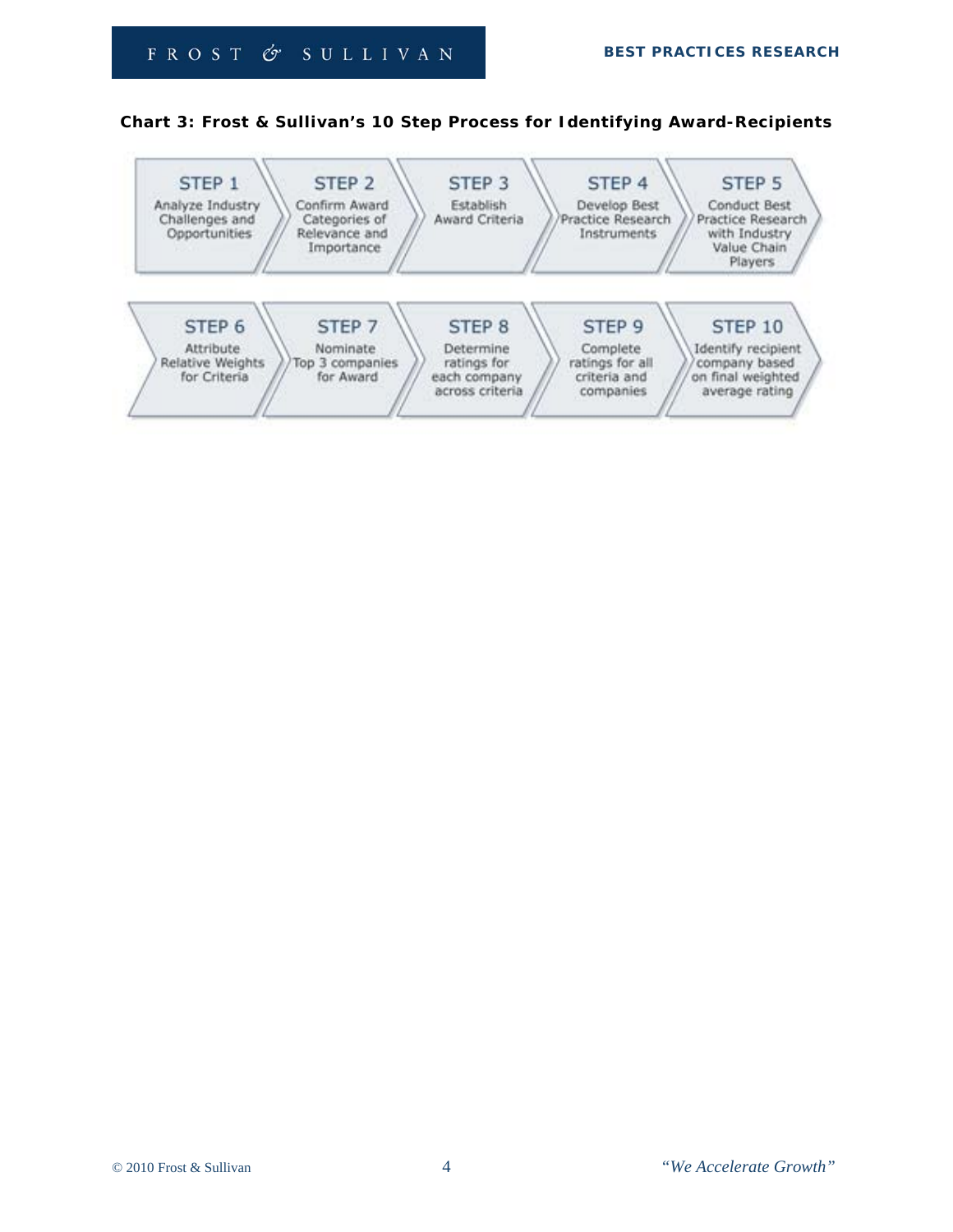# **Best Practice Award Analysis for AccelOps, Inc.**

The Decision Support Matrix, shown in Chart 4, illustrates the relative importance of each criterion for the New Product Innovation Award and the ratings for each company under evaluation. To remain unbiased while also protecting the interests of the other organizations reviewed, we have chosen to refer to the other key players as Competitor 1 and Competitor 2.

| Measurement of $1-10$ (1 = lowest; $10 =$ highest) | <b>Award Criteria</b>                   |                                                                      |                                        |                                   |                                                  |                    |
|----------------------------------------------------|-----------------------------------------|----------------------------------------------------------------------|----------------------------------------|-----------------------------------|--------------------------------------------------|--------------------|
|                                                    | Element of the<br>Innovative<br>Product | Product<br>Edge<br>ding<br>Ξ.<br>ēā<br>Technologies<br>⊇<br>Leverage | atures/Benefits<br>Added<br>Value<br>Ë | <b>D</b><br>Customer<br>Increased | Acquisition/Penetration<br>Potential<br>Customer | Rating<br>Weighted |
| Relative Weight (%)                                | 20%                                     | 20%                                                                  | 20%                                    | 20%                               | 20%                                              | 100%               |
| AccelOps                                           | 9.5                                     | 9.5                                                                  | 9.7                                    | 9.7                               | 9.5                                              | 9.6                |
| Competitor 1                                       | 9.0                                     | 8.5                                                                  | 8.5                                    | 9.0                               | 9.0                                              | 8.8                |
| Competitor 2                                       | 8.0                                     | 8.0                                                                  | 8.2                                    | 8.0                               | 8.0                                              | 8.0                |

### **Chart 4: Decision Support Matrix for New Product Innovation Award**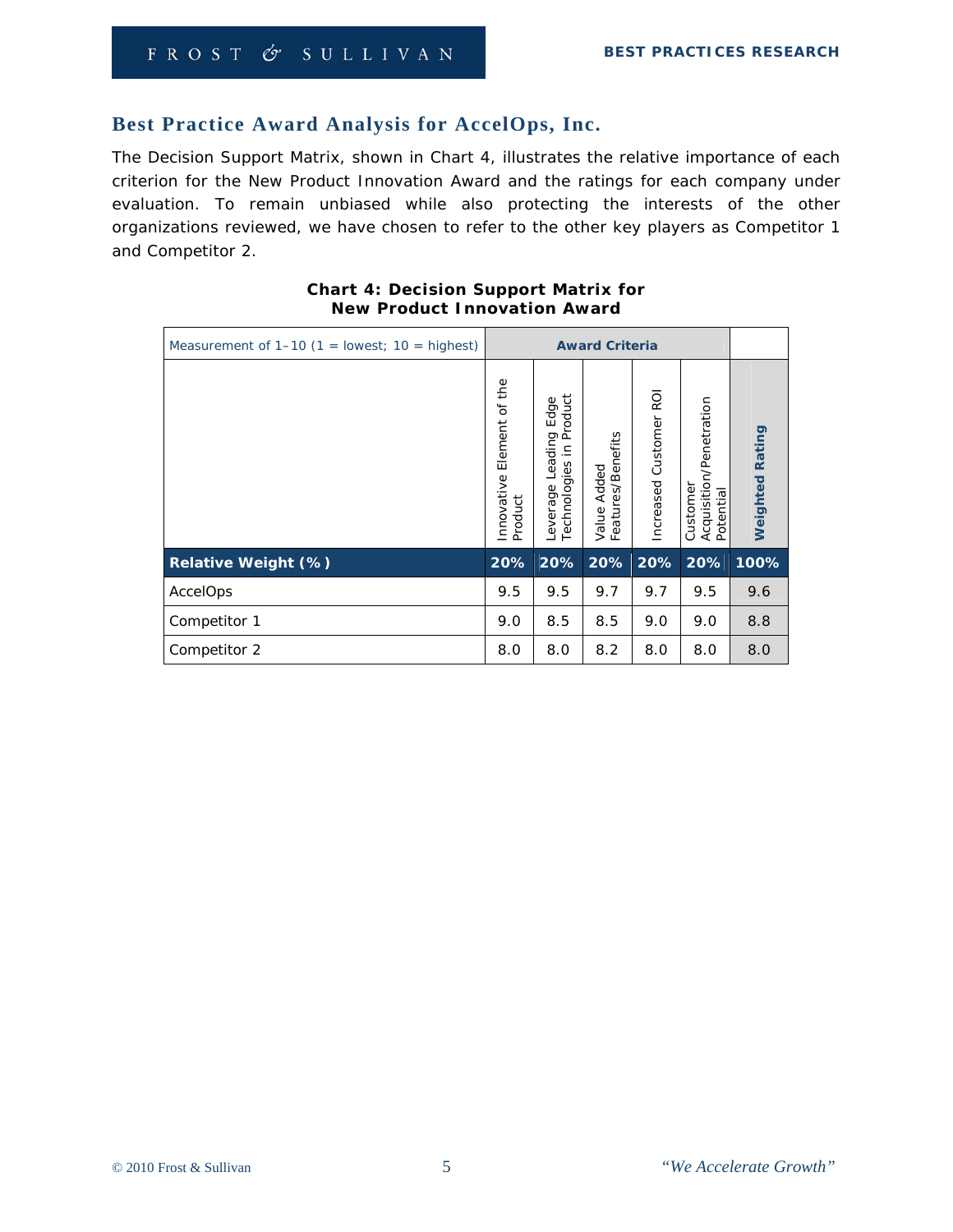#### **Criterion 1: Innovative Element of the Product**

AccelOps provides an innovative data center infrastructure and cloud monitoring platform with automated discovery and operational data collection, advanced cross-correlation, operational analytics and service management functionality. The solution offers an integrated and efficient approach for monitoring on-premise and off-premise data center infrastructures, as well as private/hybrid and public cloud environments.

Delivered through an intuitive web interface, AccelOp's analytics provide real-time crosscorrelation and historic analysis of diverse performance metrics, configuration states, events and log data across performance, availability, security, change, compliance and business service management disciplines.

The platform ships with an extensible knowledgebase (dashboards, rules and reports) to enable monitoring, alerting, incident response, search and reporting. This accelerates enterprise and service provider customer's time-to-value in terms of immediate use and extensibility for proactive management, efficient root-cause analysis, SLA tracking, and operational and compliance reporting processes.

AccelOps' integrated monitoring suite has significant depth and breadth: infrastructure discovery, monitoring and topology mapping, network inventory and change management with dynamic CMDB (Configuration Management Database), event / log consolidation, correlation and data management, network behavior analysis, performance and availability management, application performance management, virtualization management, business service management, security information management, identity and location management, and enterprise search. All functionality is presented through a dynamic, intuitive web 2.0 interface leveraging Adobe FLEX.

AccelOps employs highly automated discovery and continuous monitoring of the infrastructure without the requirement or use of agents by leveraging common and vendorspecific protocols such as SNMP, WMI, network flow, syslog, RPC, JDBC, JMX, VI-SDK, SOAP, HTTP, TELNET, SSH and others. New device sources can be supported without requiring the entire platform to be upgraded.

The system has a variety of innovative elements; only some are mentioned in this analysis.

For example, application performance monitoring cross-correlates network and system status, resource availability, processes and resource utilization, as well as application response via analyzing synthetic transactions.

The solution also binds network node, such as IP and MAC addresses, to user identities such as domain, server and VPN accounts, in order to maintain identity and location records to facilitate incident management, change validation and investigations.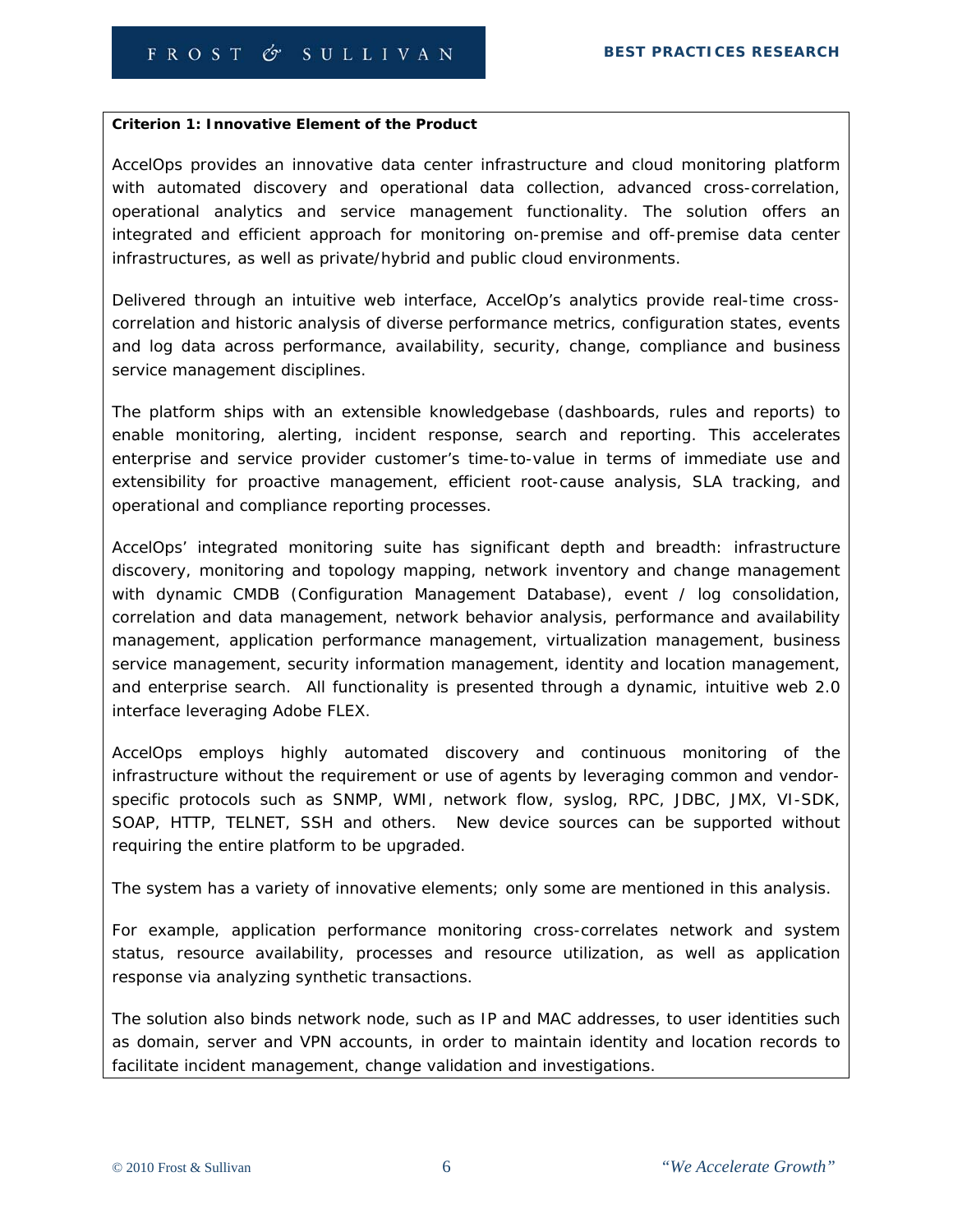Another innovative feature is the business service mapping function which automates the process of logically grouping infrastructure and applications as business services - with maintained relationships, dependencies, monitored attributes and service levels. Monitored controls of each individual component are inherited by the service, where by additional service level rules can be applied. This allows users to gain service insight, prioritization and efficient problem resolution.

Multi-tenancy features within the company's solution streamline multi-site, multiorganization monitoring. The solution presents interactive views across all sites, on-premise and off-premise, or by customer or division. A single consolidated console provides the means to manage the system, view dashboards, manage incidents or produce reports. Both central IT, as well as division/customer administrators can utilize all the monitoring functions according to their organizational domain.

### **Criterion 2: Leverage Leading Edge Technologies in Product**

AccelOps enhances its innovative elements with other the cutting-edge technologies in order to provide a state-of-the-art solution to its customers. A few of these technologies are described below.

AccelOps' solution, being a virtual appliance, allows its customers to readily deploy and maintain their product and leverage their investment in VMware. The company's virtual appliance architecture supports dynamic clustering in which instances of AccelOps can be readily combined and subsequently added to a cluster to increase performance and maintain unlimited online data analysis. One AccelOps' cluster can centrally monitor many organizations in both on-premise and off-premise sites. This includes multi-site configuration, automated discovery, and monitoring without requiring agents which supports managing dynamic infrastructures and cloud environments.

This virtual appliance architecture offers elasticity to accommodate operational data bursts without forcing service providers and enterprises to upgrade their licenses or monitoring components as new and virtual resources change. It also enables these companies to only pay for the performance capacity they require – avoiding both administrative overhead and paying for excess capacity.

AccelOps developed an advanced analytics engine that equates to built-in and customizable rules and reports to facilitate alerting, investigation and reporting across technologies, IT functional domains, business services and customers/divisions. A high-speed analytics engine parses diverse operational data and assesses it in real-time, historically using an XML language. The query language supports simple-to-complex conditions supporting complete Boolean and operations logic, and statistical profiling across 400 attributes of network, system, virtualization and user activity. This allows flexibility to create or extend any rule, report or dashboard element to describe almost any operating condition of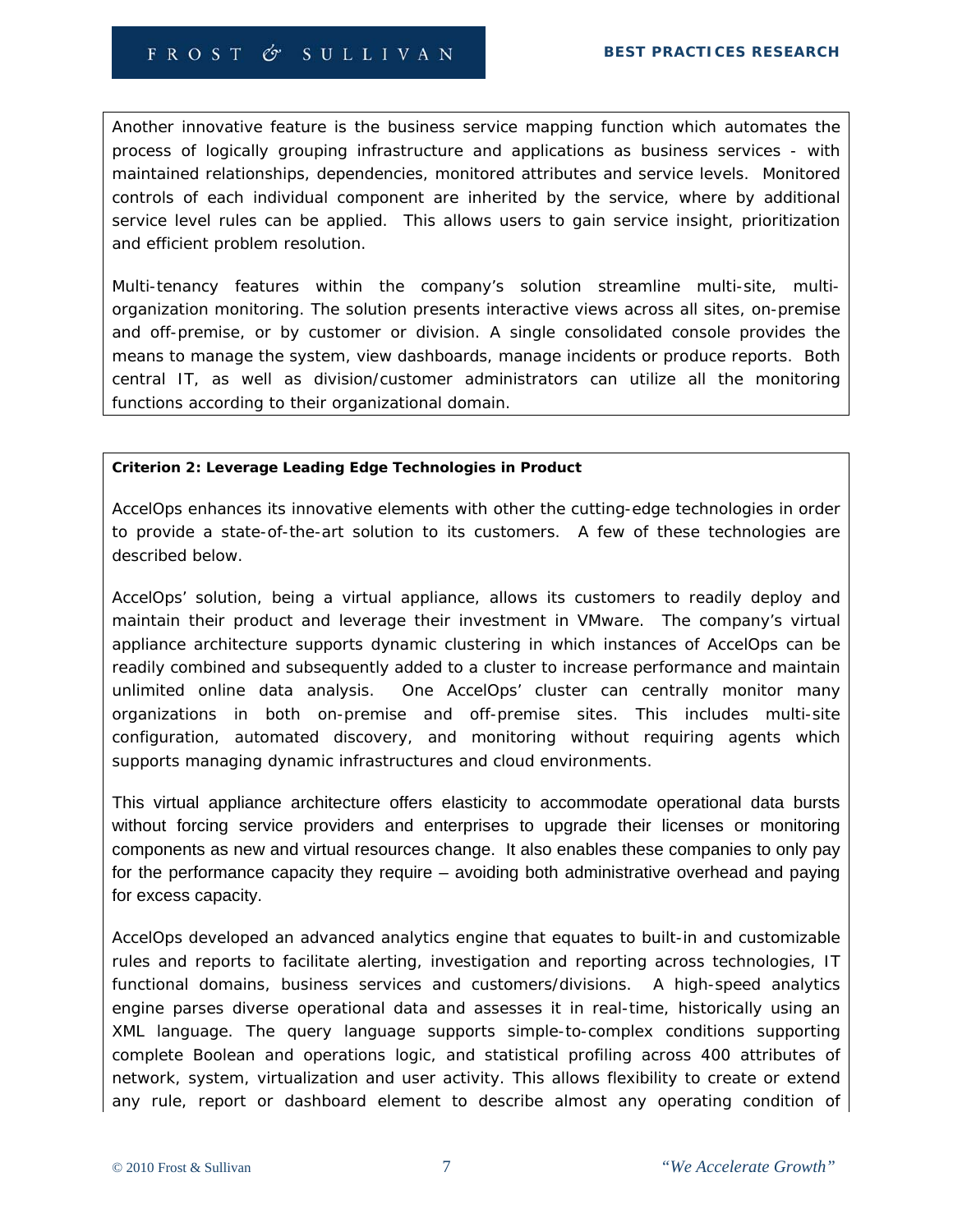interest. An XML-based parsing engine also provides the means to support new devices and custom applications without waiting for platform updates.

The solution incorporates a hybrid flat file database for unstructured event data and embedded commercial relational databases for structured CMDB, report and system data. This provides high-speed data aggregation, more efficient storage and removes data base tuning and administration requirements. The system can reference local or network-based storage. As a result, all captured data is retained online for long-term analysis with the ability to scale search and reporting performance.

Lastly, AccelOps smart incident monitoring functionality reduces notification noise and sharpen administrative focus on a select set of active incidents by combining advanced alert consolidation, auto-suppression rules, instant filtering, service impact analysis and state management techniques.

As with the Innovative Elements of the Product, Frost & Sullivan's research has confirmed that AccelOps' competitors do not leverage these and other leading edge technologies in the same way as the award recipient. It is crucial to do so in order to strengthen one's competitive position for sustainable growth. This is reflected in their highest ratings for this criterion relative to AccelOps.

#### **Criterion 3: Value Added Features/Benefits**

When assessed against the company's competitors, AccelOps' solutions offered quicker time-to-value ratio and more convenient administration, maintenance and scale. This is due to AccelOps' operating architecture, automated discovery and monitoring depth, feature integration and product delivery options.

Seamless integration of features is delivered through AccelOps' web GUI offering anywhere, anytime access. The product offers a truly engaging, dynamic web interface for interactive dashboards, monitoring, search and reports. The GUI enables drill-through incidents, performance status and configuration states, layer 2 and 3 topology mapping, business service relationships, text-based and structured queries, case management (trouble ticketing) and more. As mentioned in earlier, all of AccelOps' functionality is presented through a consolidated console as opposed to using and administering various interfaces and portals to attain similar capabilities from that of competitors.

AccelOps automates the CMDB population and facilitates the definition of business service using a bottom-up approach. AccelOps' multi-faceted CMDB approach provides a faster method to automatically capture and categorize infrastructure asset configuration details and performance states within the data center and in hosted facilities. The means to continuously associate unique and shared resources to particular divisions or customers supports large organizations and service providers' advancements toward cloud computing with regards to virtualization management and dynamic metering. By automating the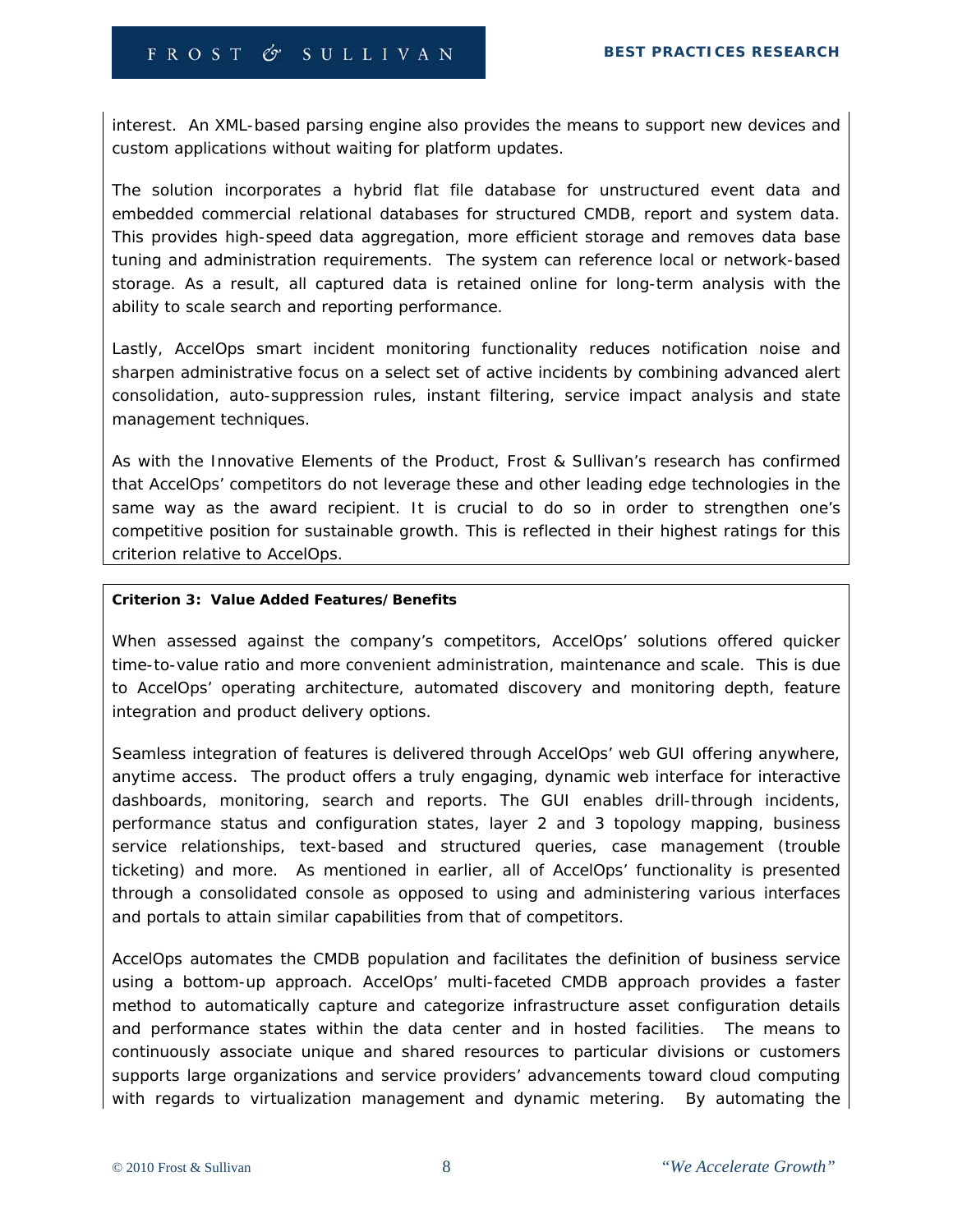means to monitor resources as a business service group, enterprises and service providers can better track SLAs, understand service dependencies, and better prioritize response to incidents based on business impact.

AccelOps' solution offers multi-layer virtualization monitoring correlating hardware, virtual server, virtual switch, virtual machine, guest OS and application layers. This allows users to pinpoint application performance issues regarding hardware fault and server problems, virtual network and VM resource contention and availability issues, as well as excessive VM movement. This functionality also fortifies operating controls for private, hybrid and public clouds.

AccelOps provides the only solution in the respective category that integrates a full Security Information Event Management System (SIEM) - advanced event log management, realtime correlation and compliance reporting. Organizations have the flexibility to purchase the SIEM functionality separately or have it included as part of an "all-in-one" monitoring platform. This uniquely positions AccelOps as offering among the broadest IT monitoring solutions and well suited for SOC/NOC (security and network operating center) convergence trends.

AccelOps offers a choice between virtual appliance, Software-as-a-Service (SAAS) or a Managed Service Provider (MSP) platform based on desired deployment, performance, scale, multi-tenancy and online data retention requirements of enterprise and service provider customers. In addition, external IT management systems can efficiently obtain AccelOps' CMDB, search, incident and ticketing information through a set of AccelOps' APIs. The overall result allows for flexible implementation, pay-for-use and cost optimization that is valued not only by IT organizations, but especially important within the operating margin intensive service provider market.

AccelOps' solution offers a number of advantages in terms of price, features, deployment flexibility and time-to-value over large systems vendors, as well as other new system management players.

#### **Criterion 4: Increased Customer ROI**

As an integrated monitoring platform, the solution brings demonstrable ROI benefits to its users in terms of service reliability, tracking SLA commitments, pre-empting threats and responding to problems, conducting root-cause analysis and investigations, and facilitating operational reporting and audit requirements.

In particular, the monitoring platform reduces resource costs and provides operating efficiency for the following processes:

- CMBD inventory, change validation and change impact
- Business Service Management, SLA monitoring and reporting
- Incident management (network, systems, virtualization and application issues)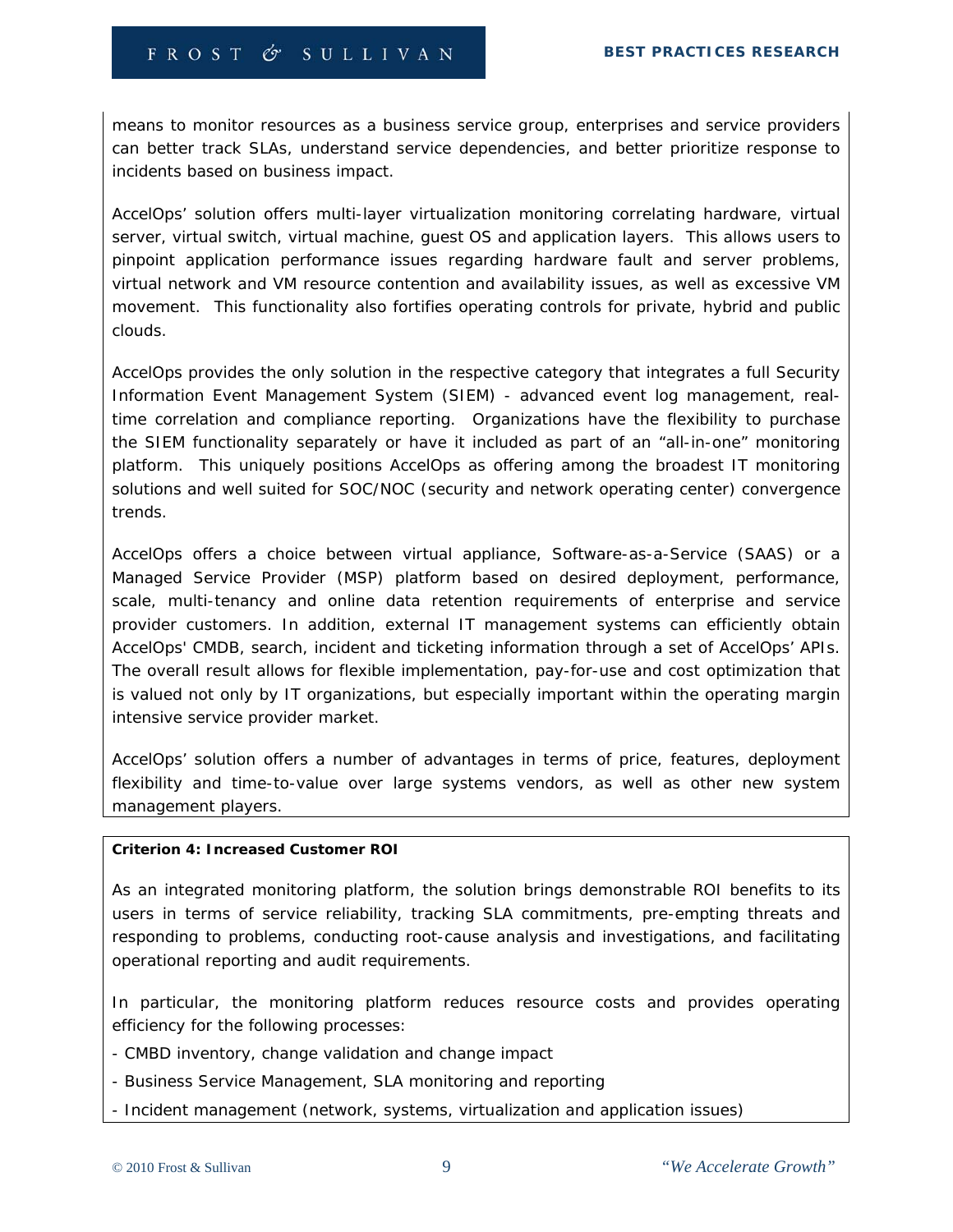- Security management (security operations, policy and fraud monitoring)
- Compliance (documentation, monitoring and auditing)
- Operational reporting

Frost & Sullivan's has verified, through an assortment of customer interviews and available case studies, the following examples of AccelOps' ROI benefits.

- Reduction of man-hours dedicated for monthly operational reporting by as much as 80%.

- Root-cause analysis improvement of complex application issues by as much as 70%.
- Network problem identification, classification and diagnosis improvement of 50+%.
- End-to-end investigation of an end user security incident in a couple of hours versus days.
- More efficient use of staff resources and the equivalent of 1-2 headcount in resource savings.
- Reduction in alert noise by 50% with 40+% improvement in root-cause analysis.
- Ability to optimize use of subject matter experts for more difficult problems.

- Means to quickly compile necessary compliance documentation, demonstrate management of logs, configurations and security incidents, and support on-site audit inquiries. All achieved within 2 months prior to an ISO27001 audit.

- Greater than 15% improvement in overall MTTR.

Business service intelligence for one of the company's mid-tier customers was expressed as significant versus little to modest capability prior to using AccelOps.

One customer determined that AccelOps was 20% the total cost of ownership compared to that of traditional large systems vendors for equivalent required functionality.

AccelOps overall value packaging and benefits well serves mid-tier market, large enterprises and service providers.

### **Criterion 5: Customer Acquisition/Penetration Potential**

AccelOps primary target market consists of mid-to-large enterprises, as well as service providers. AccelOps has rather wide adoption across different industries such as financial services, healthcare, government, business services, telecommunications, service providers, manufacturing, retail, legal, entertainment and education markets. These are companies typically with annual revenues starting from \$50 million to greater than \$1.5 billion in revenues and between 500 to 5000 employees. The company also envisions channel partners and service providers using their platform to service smaller enterprises.

The company's market expansion has been preeminently in the Unites States. AccelOps is moving steadily toward Europe and Asia Pacific markets. AccelOps has made a number of sales into these regions and intends to expand its presence more aggressively via global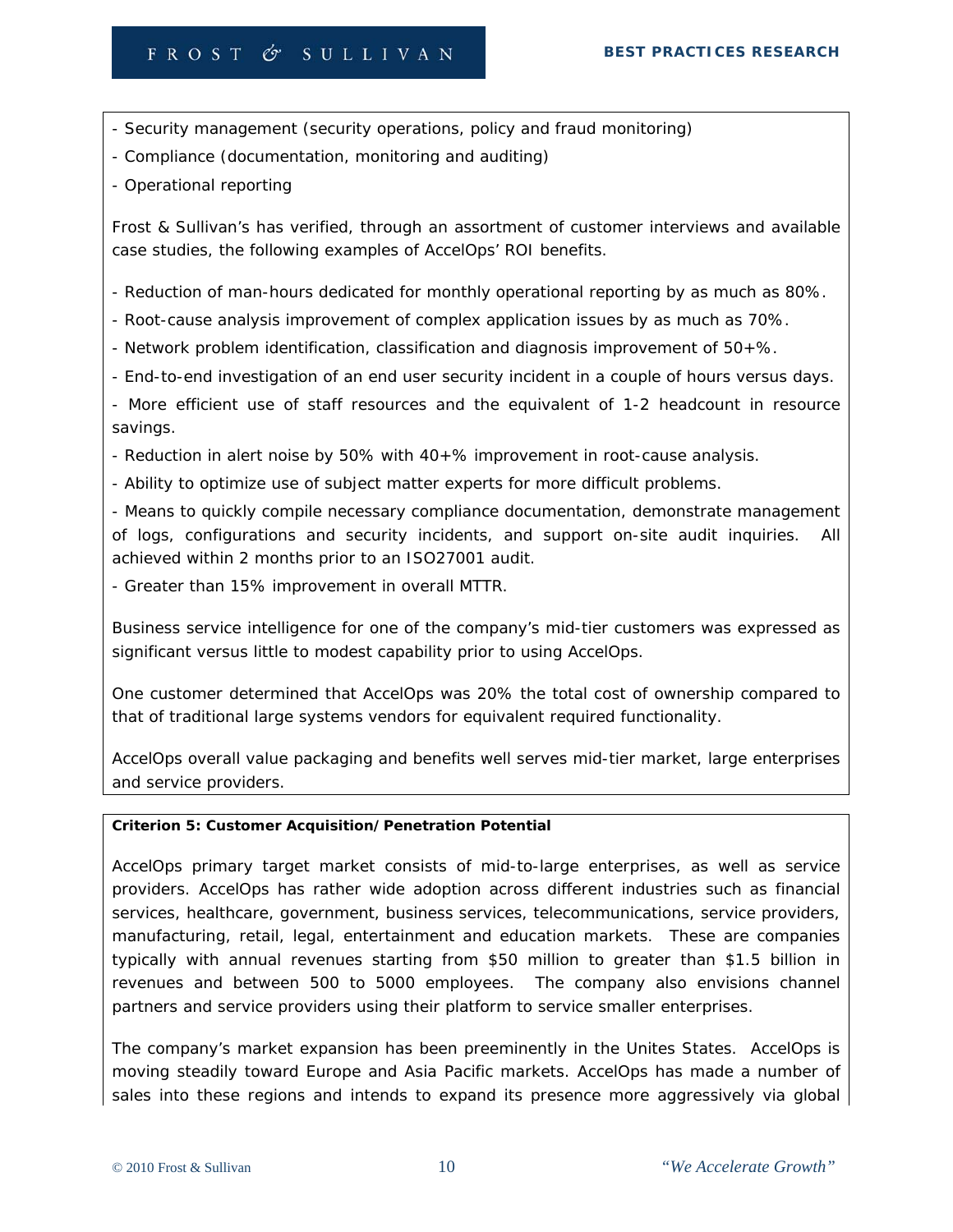channel partner program that was announced in July of 2010 and with local support from its regional offices in London and Shanghai.

Given the fact that virtualization, cloud computing and business service management are among the fastest growing segments in the IT Systems Management market, and with the continued growth in SaaS and Managed Services markets, AccelOps is well poised to take advantage of the overall market opportunity. AccelOps is working on raising visibility among service providers and channel partners that provide hosting and managed services.

In addition, AccelOps continues to enjoy the market awareness of their prior SIEM heritage – in that the founders' prior company, Protego, created an industry leading SIEM that was acquired and subsequently marketed by Cisco as CS-MARS. AccelOps' SIEM capability supports the SOC/NOC converge observed in the industry. The company has been able to win customers from Cisco and other SIEM competition. Since the platform does offer virtual appliance delivery, scalability and multi-tenancy features, it provides a strong SIEM platform for Managed Security Service Providers (MSSP).

AccelOps current success and on-going market potential is reflected in AccelOps' rating for this criterion.

## **Critical Importance of Frost & Sullivan's TEAM Research**

Frost & Sullivan's TEAM Research methodology represents the analytical rigor of our research process: it offers a 360 degree view of industry challenges, trends, and issues by integrating all 7 of Frost & Sullivan's research methodologies. Frost & Sullivan contends that the successful growth strategies are founded on a thorough understanding of market, technical, economic, financial, customer, best practices and demographic analyses. In that vein, the letters T, E, A and M reflect our core technical, economic, applied (financial and best practices) and market analyses. The integration of these research disciplines into the TEAM Research methodology provides an evaluation platform for benchmarking industry players and for creating high-potential growth strategies for our clients.